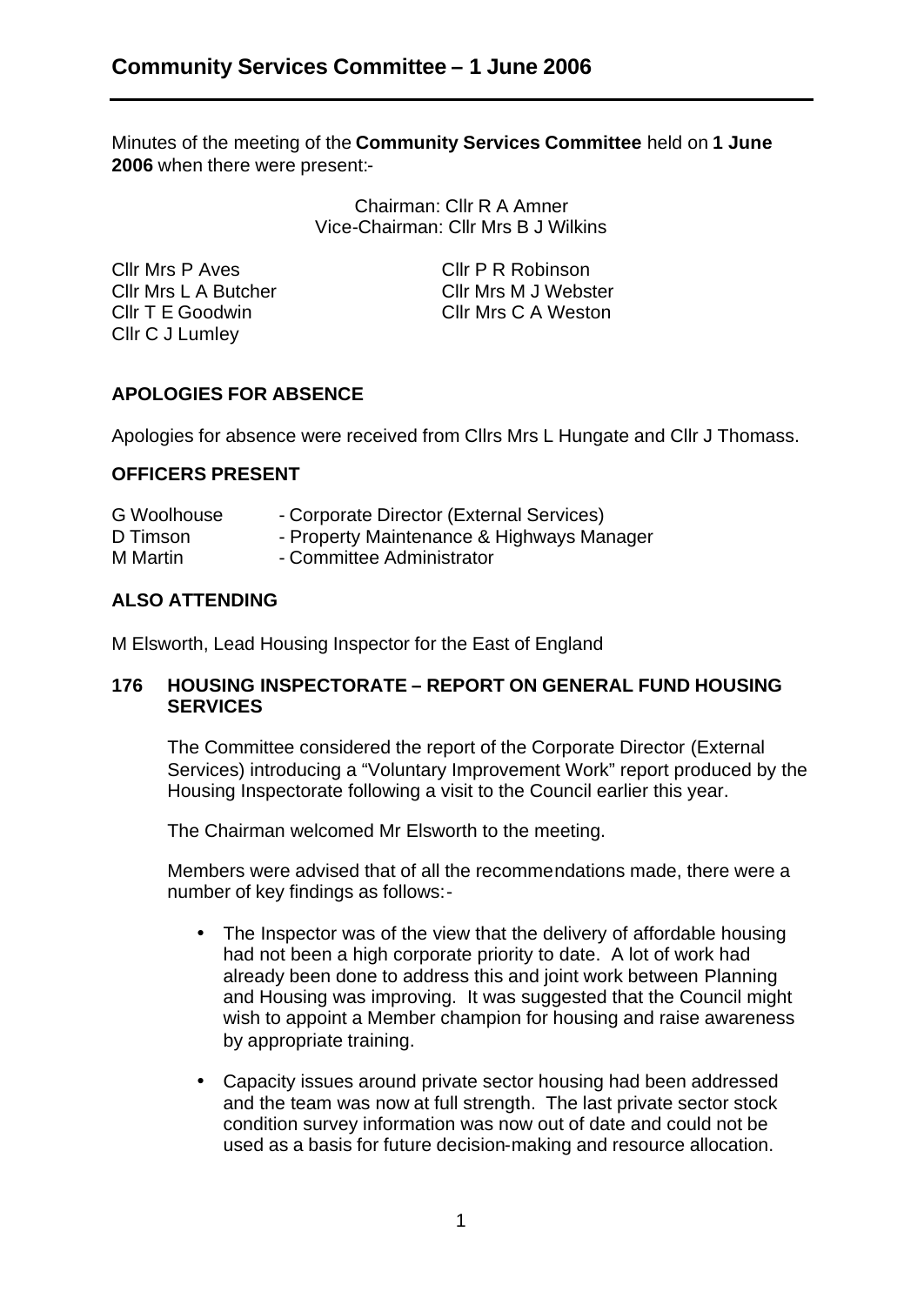However, the Inspector was pleased to note that the Council had agreed funding of £40,000 to address this.

• There was a lack of clarity about how service plans fitted with corporate priorities and there were a number of examples where performance was being observed rather than managed.

In response to Member questions, the following was noted:-

- Affordable housing is achieved at a cost, which is borne by the private housing sector although grant may be available from the Housing Corporation.
- The 4 yearly Housing Needs Study considered the provision of affordable housing. Issues such as income levels within the District together with market forces needed to be taken into account to provide the right mix of housing and the Council would take such decisions through the planning process.
- Where developers worked with the Housing Associations, affordable housing should remain available in perpetuity for social rent. Housing Associations had to work with the local authority to develop schemes which meet housing need.
- A number of powers existed to deal with long-term empty properties and details around these would continue to be brought back to Members.
- Across the District almost 90% of housing was owner occupied.
- Discussions were taking place with Housing Associations to meet the decent homes standard by 2010.
- The Council would retain the role of strategic housing authority.
- Provision within the Council's Capital Programme for private sector disabled facilities grants had been substantially increased. Whilst a variety of adaptation needs existed, there were common ones such as stair lifts, averaging around 10 per year. Where potential existed, shared contract tendering with other local authorities would be investigated to obtain economies of scale. An Essex-wide contract for stair lifts was in place. It may be possible to achieve better prices for small items through existing contracts.
- The report had indicated that less than 1 per cent of the population came from black and minority ethnic communities and 17 per cent of the population were aged over 65. There had never been any intention of suggesting that the Council was failing in its duties to ethnic minorities, those with special needs or the elderly.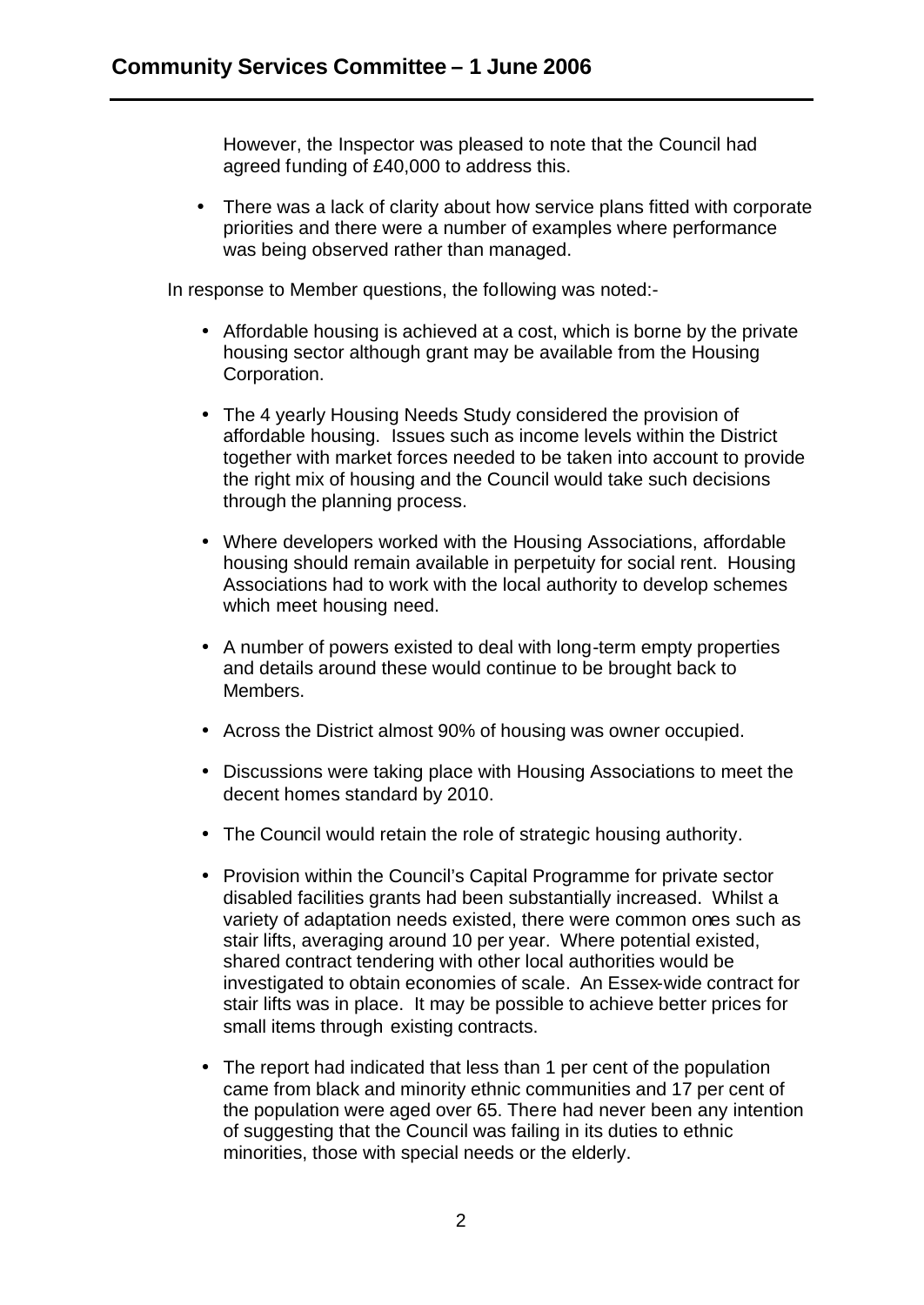• It was appreciated that a number of difficulties had to be faced by the Council in approving supported housing developments that served the whole community.

Members thanked Mr Elsworth for his attendance at the meeting.

#### **Resolved**

That the recommendations from the Housing Inspectorate be adopted, as set out in the appendix 2 to this report. (CD(ES))

### **177 RACIAL INCIDENTS IN COUNCIL ACCOMMODATION**

The Committee received the report of the Corporate Director (External Services) identifying the occurrences of racial incidents in Council accommodation over the past year.

Members thanked the officer for the report and noted the absence of racial incidents in Council accommodation in 2005/06.

### **178 LAND OFF ORCHARD AVENUE AND REAR OF WEIR GARDENS, RAYLEIGH**

The Committee considered the report of the Corporate Director (External Services) seeking Members' views on the valuation and subsequent sale of the ends of the gardens belonging to Council owned properties in Weir Gardens, Rayleigh.

The Committee concurred with the view of the Ward Members that the proposed development would be detrimental to the interest of the te nants and on a Motion moved by Cllr P R Robinson and seconded by Cllr Mrs L A Butcher it was:-

### **Resolved**

That the request to sell the plots of land at the end of the gardens of numbers 37, 41 and 43 Weir Gardens be refused. (CD(ES))

## **179 PROPOSED HOUSING STOCK TRANSFER – CONTRACTORS**

The Committee considered the report of the Corporate Director (External Services) asking Members to consider interim arrangements to ensure the smooth transfer of services to the new Rochford Housing Association, subject to the successful outcome of the tenants' ballot.

Members noted that:-

- 40 tenants were surveyed each month indicating satisfaction rates of around 98%.
- There would be no additional cost to the Council.